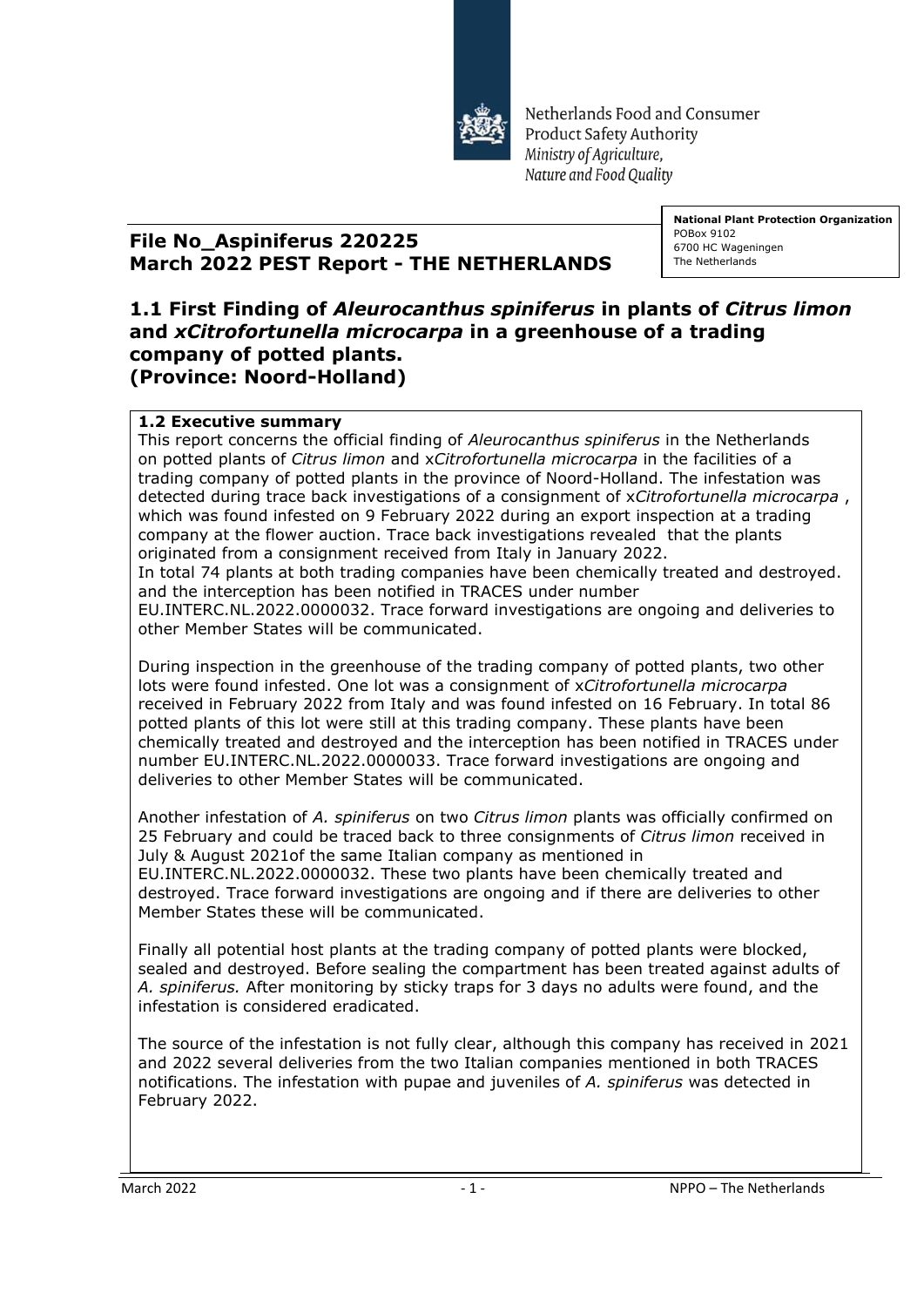Identity of the pest *Aleurocanthus spiniferus* (McGregor)

Categorization of the pest (Quarantine pest, EU Annex IIB of implementing Regulation (EU) 2019/2072, EPPO A2 List)

Location**:** municipality in Noord-Holland.

Reason of the notification: First report

How the pest was found (e.g. (4) trace back and forward inspection related to the specific presence of the harmful organism concerned

Information on the infested area, severity and source of the outbreak – summary Still present at the company at the time of inspection were 2 potted plants of *Citrus limon*  and 130 potted plants of x*Citrofortunella microcarpa*. These plants were part of in total 1980 potted plants of *Citrus limon* and 3154 potted plants of x*Citrofortunella microcarpa..* All sampled plants showed symptoms and were infested with juvenile stages of *A. spiniferus,* including pupae, but no adults have been detected

Official phytosanitary measures

All potential host plants at this company were blocked, sealed and destroyed. Before sealing the compartment has been treated against adults of *A. spiniferus.* After monitoring by sticky traps for 3 days no adults were found, and the infestation is considered eradicated.

| 1.3 Type of notification                       | (2) full notification (notification within 30 days) and closing<br>note.    |
|------------------------------------------------|-----------------------------------------------------------------------------|
| 2.1 Single Authority                           | Notification from the National Plant Protection Organization of             |
|                                                | the Netherlands - Netherlands Food and Consumer Product<br>Safety Authority |
| 2.2 Official contact                           | M.S.W Gerrits +31651229622 Email: m.s.w.gerrits@nvwa.nl                     |
| 3. Location of presence<br>of harmful organism | 3.1 Province Noord-Holland                                                  |
| 3.2 Map of the location.                       | Not relevant                                                                |
| 4. Reason of the                               | 4.1 Select: (1) First presence of the harmful organism                      |
| notification and pest                          | First Report                                                                |
| status                                         |                                                                             |
| <b>4.3 Previous Pest status</b>                | Absent, confirmed by survey                                                 |
| <b>4.4 Current Pest status</b>                 | Absent, pest eradicated                                                     |
| 5. Information relating                        | 5.1 How the harmful organism was found.                                     |
| to the finding.                                | The first interception was during an export inspection at a                 |
|                                                | trading company at the flower auction on 27 January 2022,                   |
|                                                | confirmed on 9 February 2022.                                               |
|                                                | Traceback investigation related to the specific presence of                 |
|                                                | the harmful organism concerned on 10 February 2022 in the                   |
|                                                | greenhouse of the trading company of potted plants.                         |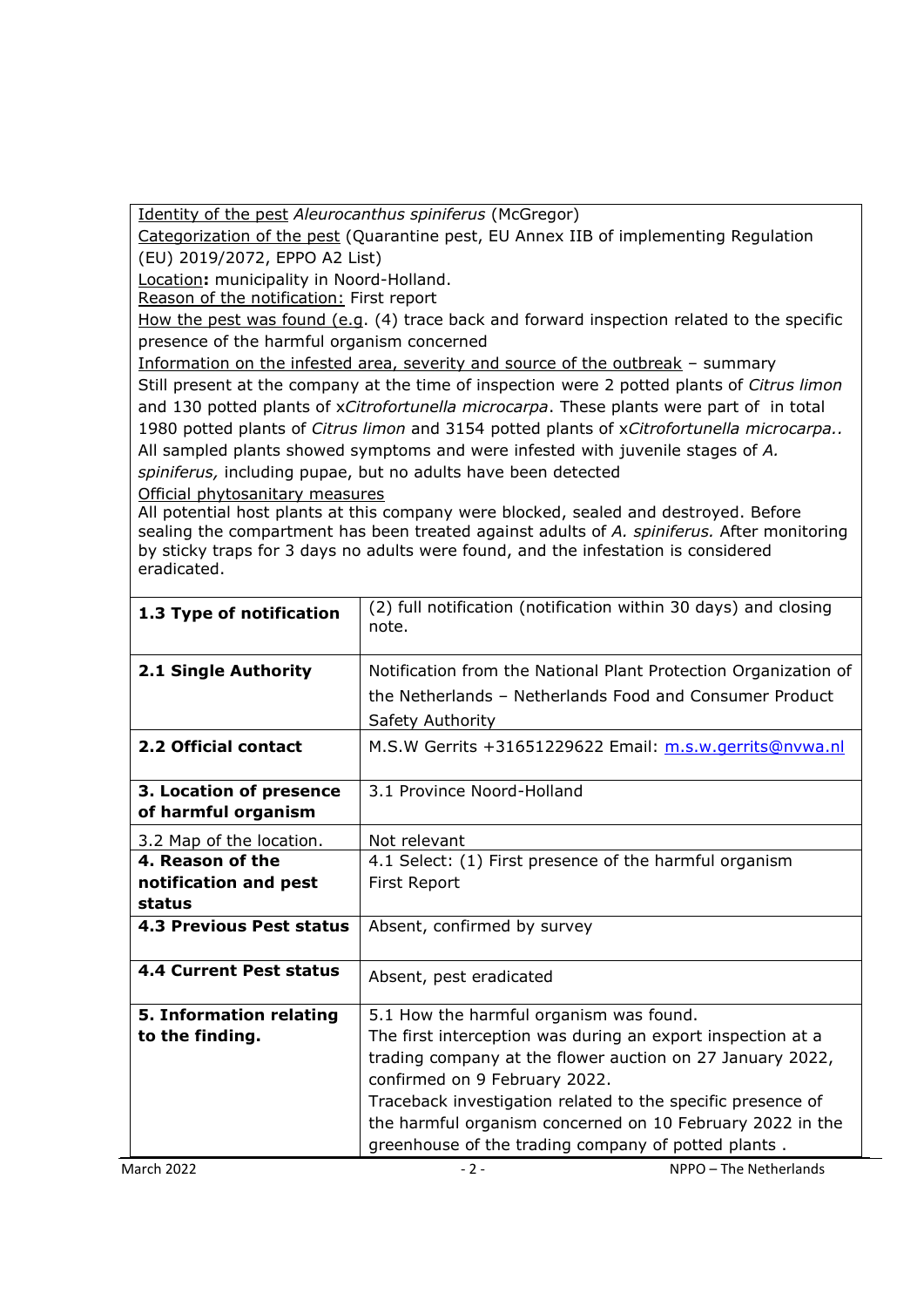| 5.2 Date of finding.                    | The identity of the pest was confirmed by the National<br>Reference Centre on 16 and 25 February 2022.                                                                                                                                                                                                                                                                                                                                                                                                                                                                                                                                              |
|-----------------------------------------|-----------------------------------------------------------------------------------------------------------------------------------------------------------------------------------------------------------------------------------------------------------------------------------------------------------------------------------------------------------------------------------------------------------------------------------------------------------------------------------------------------------------------------------------------------------------------------------------------------------------------------------------------------|
| 5.3 Sampling for<br>laboratory analysis | Samples consisted of leaves with specimens of the insect<br>taken on 10 and 18 February 2022 and analysed at the<br>Entomology laboratory of NRC.                                                                                                                                                                                                                                                                                                                                                                                                                                                                                                   |
|                                         |                                                                                                                                                                                                                                                                                                                                                                                                                                                                                                                                                                                                                                                     |
|                                         | Pupae of A. spiniferus on<br>Sampling of xCitrofortunella<br>xCitrofortunella microcarpa<br>microcarpa                                                                                                                                                                                                                                                                                                                                                                                                                                                                                                                                              |
| 5.4 Laboratory                          | Mr Anton T.C. van der Sommen.                                                                                                                                                                                                                                                                                                                                                                                                                                                                                                                                                                                                                       |
|                                         | Tel: +31 65 124 7175 Email: a.t.c.vandersommen@nvwa.nl<br>National Reference Centre - NPPO of the Netherlands                                                                                                                                                                                                                                                                                                                                                                                                                                                                                                                                       |
| 5.5 Diagnostic method.                  | (1) According to peer reviewed protocol;<br>Puparia and pupal cases were slide mounted using the<br>method of Martin (1987) and the EPPO diagnostic protocol<br>PM 7/007 concerning the identification of Aleurocanthus<br>citriperdus, A. spiniferus and A. woglumi. Two reagentia<br>mentioned are not used because their use is prohibited.<br>Because of their poisonousness xylene is replaced by benzyle<br>alcohol and chloral phenol which is used as a dewaxing<br>medium is replaced by decon-90 (Banks & Williams 1972).<br>After preparation in Canada balsam puparia and pupul cases<br>were identified with the EPPO protocol PM7/007 |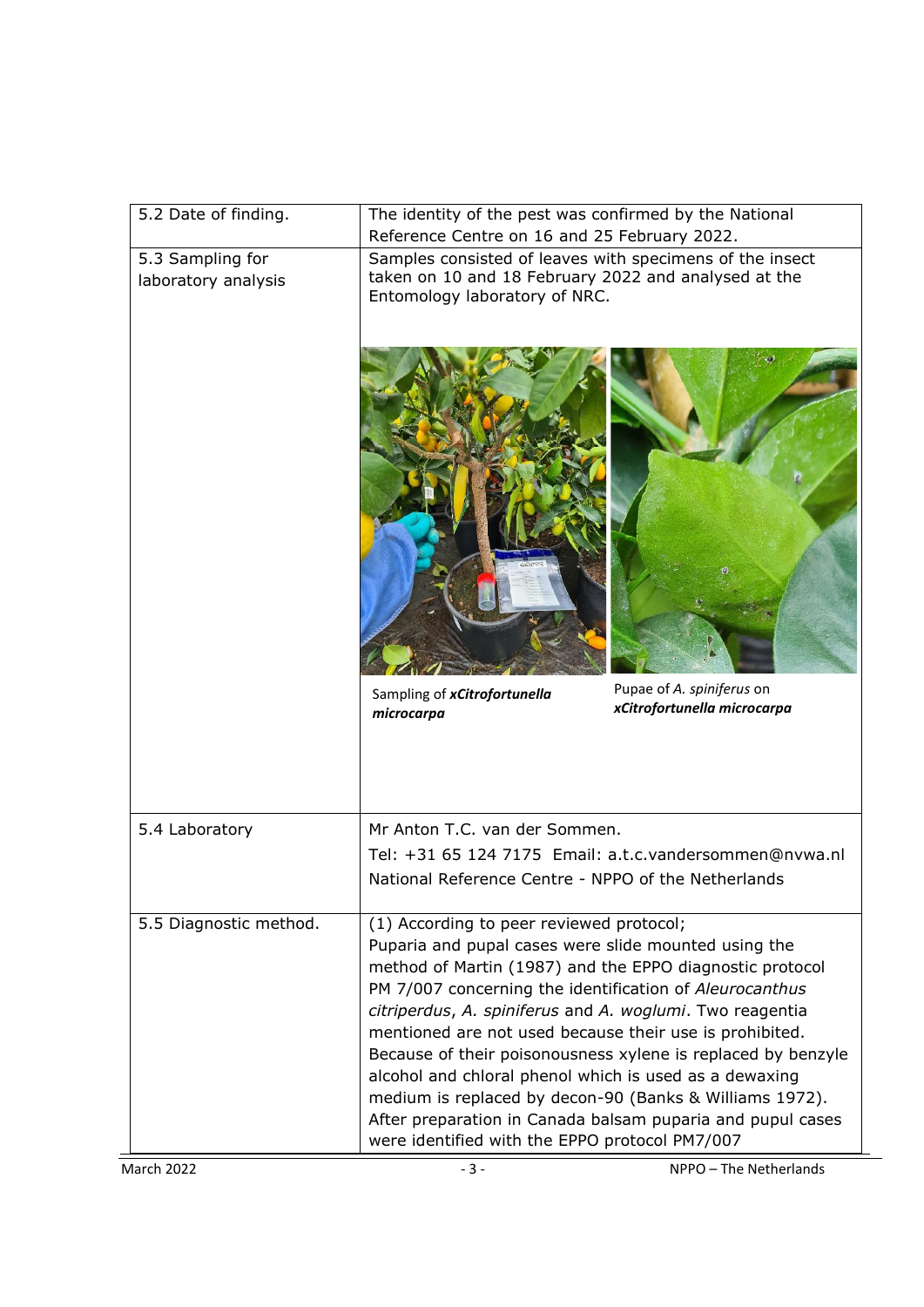| 5.6 Date of official<br>confirmation of the | 16 and 25 February 2022                                                                                                   |
|---------------------------------------------|---------------------------------------------------------------------------------------------------------------------------|
| harmful organism's                          |                                                                                                                           |
| identity                                    |                                                                                                                           |
| <b>6. Information related</b>               | One greenhouse of 4500 m2                                                                                                 |
| to the area, severity of                    |                                                                                                                           |
| the finding and source                      |                                                                                                                           |
| of the finding                              |                                                                                                                           |
| 6.2. Characteristics of the                 | (3) Physically closed conditions                                                                                          |
| infested area and its                       | (3.1) 1 trading facility with potted plants                                                                               |
| vicinity.                                   |                                                                                                                           |
|                                             |                                                                                                                           |
| 6.3. Host plants in the                     | Various host plant species including Citrus limon and                                                                     |
| infested area and its                       | xCitrofortunella microcarpa                                                                                               |
| vicinity.<br>6.4. Infested plant(s),        | 1) 2 potted plants for planting of Citrus limon                                                                           |
| plant product(s) and other                  | 2) 130 potted plants for planting of xCitrofortunella                                                                     |
| object(s).                                  | microcarpa                                                                                                                |
| 6.5. Vectors present in the<br>area.        | Not relevant                                                                                                              |
|                                             |                                                                                                                           |
|                                             |                                                                                                                           |
| 6.6. Severity of the                        | Several plants of all three infested lots were infested with all                                                          |
| outbreak.                                   | juvenile life stages of A. spiniferus, including eggs and<br>pupae. Adults have not been detected.                        |
|                                             |                                                                                                                           |
| 6.7. Source of the                          | The source of the infestation is not fully clear, although this                                                           |
| outbreak.                                   | company has received in 2021 and 2022 several deliveries                                                                  |
|                                             | from the two Italian companies mentioned in both TRACES<br>notifications. The infestation with pupae and juveniles of A.  |
|                                             | spiniferus was detected in February 2022.                                                                                 |
| 7. Official phytosanitary measures          |                                                                                                                           |
| 7.1. Adoption of official                   | (1) Official phytosanitary measures in the form of chemical,                                                              |
| phytosanitary measures.                     | treatment have been taken against adults of A. spiniferus;<br>(2) Official phytosanitary measures, other than measures in |
|                                             | the form of chemical, biological or physical treatment, have                                                              |
|                                             | been taken;                                                                                                               |
|                                             | - All potential host plants at the trading company of potted<br>plants were blocked, sealed and destroyed. Before sealing |
|                                             | the compartment has been treated against adults of A.                                                                     |
|                                             | spiniferus. After monitoring by sticky traps for 3 days no                                                                |
|                                             | adults were found, and the infestation is considered<br>eradicated                                                        |
|                                             | - The lot found infested during the export inspection at the                                                              |
|                                             | trading company at the flower auction has been sealed and                                                                 |